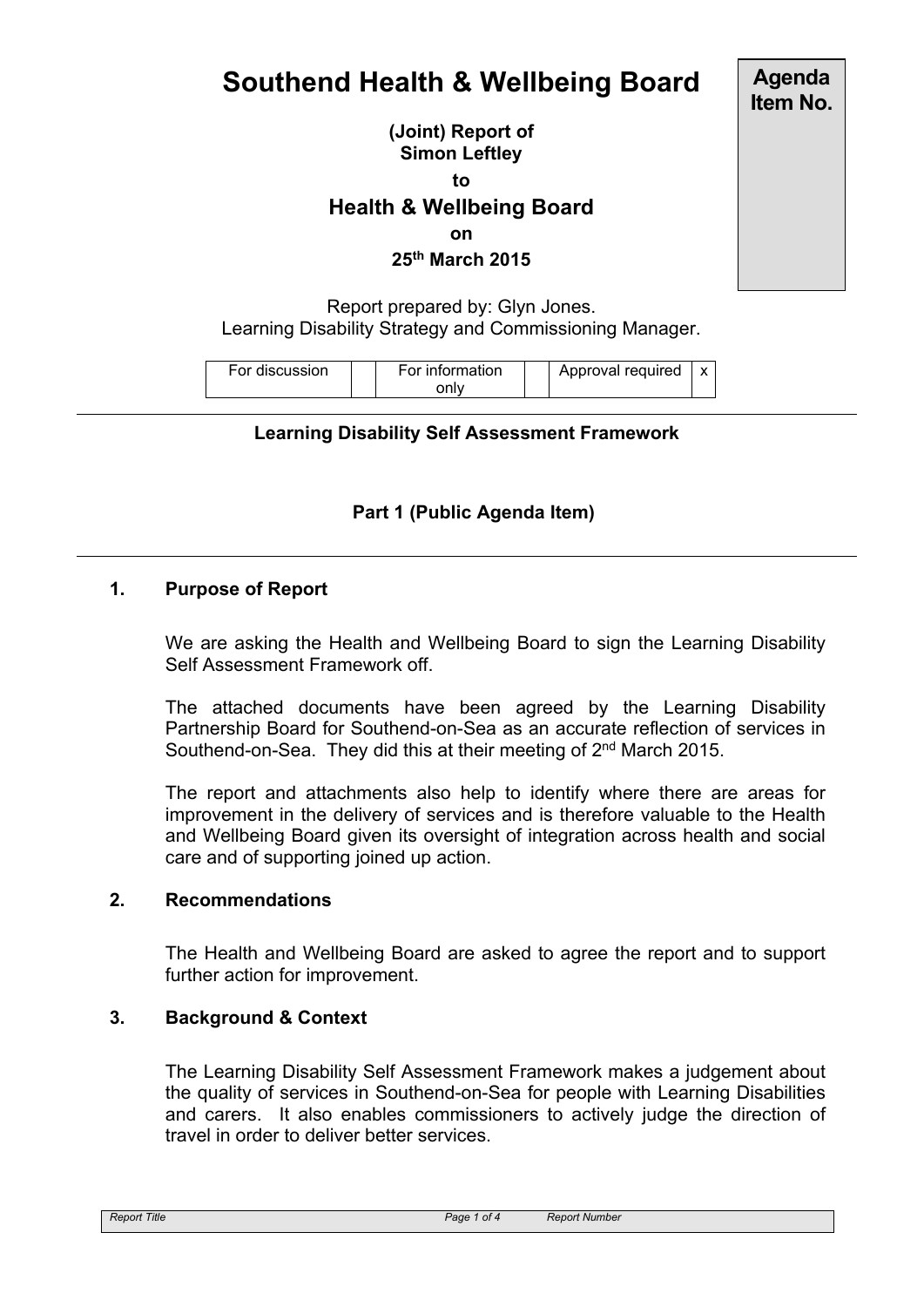The categories and questions are set by Improving Health and Lives (IHAL), which is the NHS England Public Health Observatory. There are 3 categories which are: Being Healthy; Staying Safe; and Living Well.

Southend-on-Sea has once again performed positively. Some significant issues remain, including around sharing data - the appropriate and safe transfer of data between partners, and GP Health Checks which we should address.

The overall breakdown of the RAG ratings is as follows.

Green: 17 Amber: 6 Red: 3

Red rag areas do reflect national and regional challenges, but we do have the opportunity to make a real difference in Southend-on-Sea with our integrated Pioneer arrangements. The consensus across national partners is that the questions and assessment criteria is becoming increasingly challenging.

Once endorsed by the Health and Wellbeing Board the Learning Disability Self Assessment Framework will be incorporated within a co-produced Learning Disabilities strategy which will be owned and driven by the Learning Disability Partnership Board.

A representative from Shields, who are self advocates, and who help to represent the views of people with a Learning Disability will be at the meeting to give their view, including saying something about GP Annual Health Checks.

## **4. Health & Wellbeing Board Priorities / Added Value**

This item contributes to the following HWB Strategy Ambitions

- Ambition 1: A positive start in life, through looking at Transitions
- Ambition 2: Promoting healthy lifestyles, through seeking improvement in Annual Health Checks
- Ambition 4: A safer population, through addressing aspects of the safeguarding of vulnerable adults.
- Ambition 5: Living independently, through directly supporting independence.
- Ambition 6: Active and healthy ageing, through providing further objectives and mechanisms for integrating services
- Ambition 7: Protecting Health, through seeking enhanced screening
- Ambition 9: Maximising opportunity, through tackling health inequality.

It also contributes to the following HWB added value outcomes;

- 1. Increased physical activity (prevention) Yes. Through enhancing Annual Health Checks and potential follow up action including Health Action Planning.
- 2. Increased aspiration & opportunity (addressing inequality) Yes. Through meeting the needs of a very vulnerable group of people
- 3. Increased personal responsibility/participation (sustainability)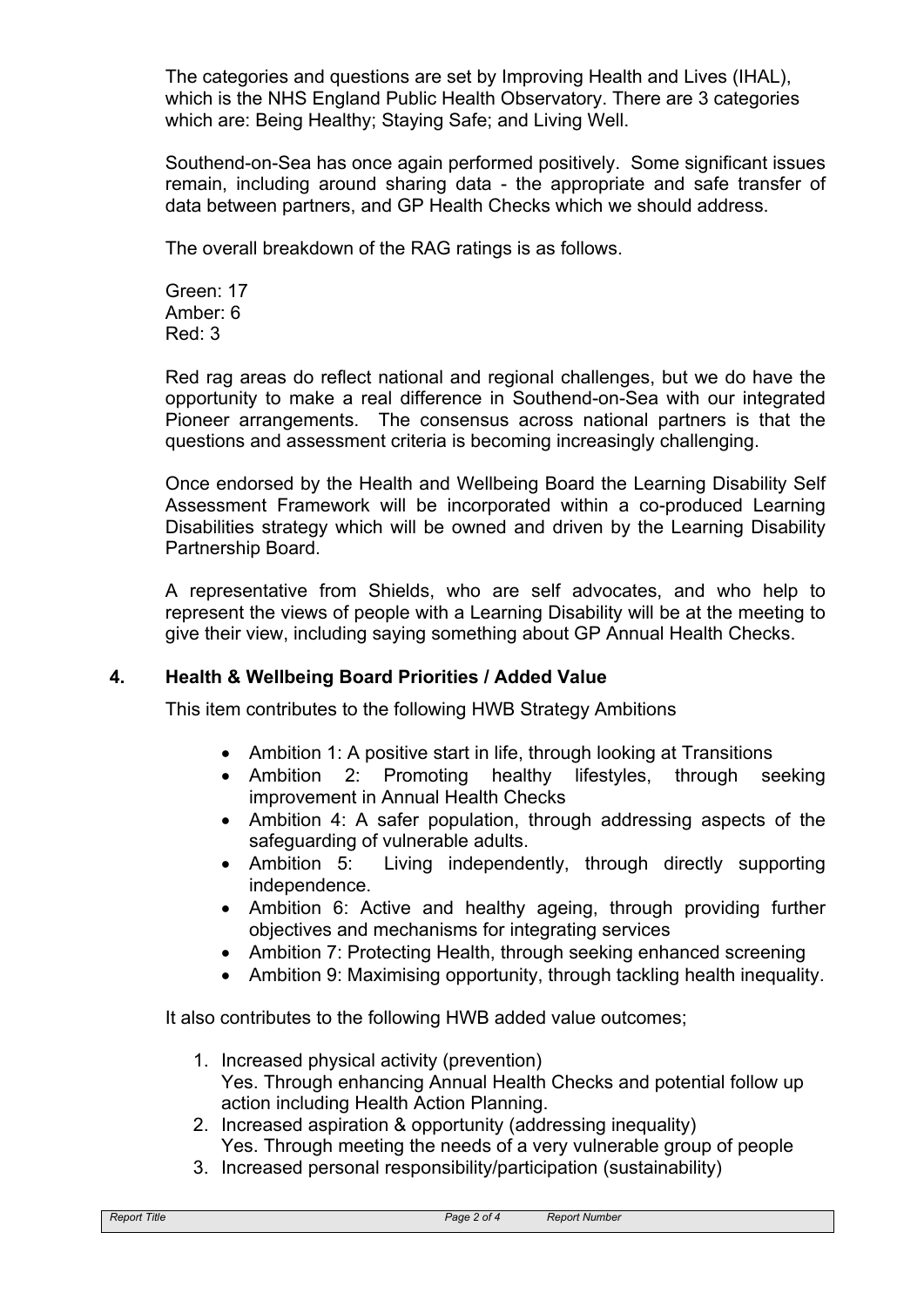Yes. Through providing the basis of co-production around the things that matter for people with Learning Disabilities and enabling longer term savings

## **5. Reasons for Recommendations**

Accepting the recommendation and supporting it will help partners work together jointly to improve the lives of people with Learning Disabilities and Carers. More specific recommendations may them come from an Action Plan, which the Health and Wellbeing Board may call for at future meetings.

There are likely to be systems wide saving and a higher quality of life for people with Learning Disabilities and carers.

## **6. Financial / Resource Implications**

None

## **7. Legal Implications**

None

## **8. Equality & Diversity**

The Learning Disabilities Self Assessment Framework is focused on a very vulnerable group. This is people with Learning Disabilities and their partners. All responses and plans made will respect 'Protected Characteristics' and so will meet equality and diversity objectives.

## **9. Background Papers**

None

## **10. Appendices**

- Annex 1. Easy Read Learning Disability Self Assessment Framework Findings
- Annex 2. Long version/submission to Improving Health and Lives (IHAL)